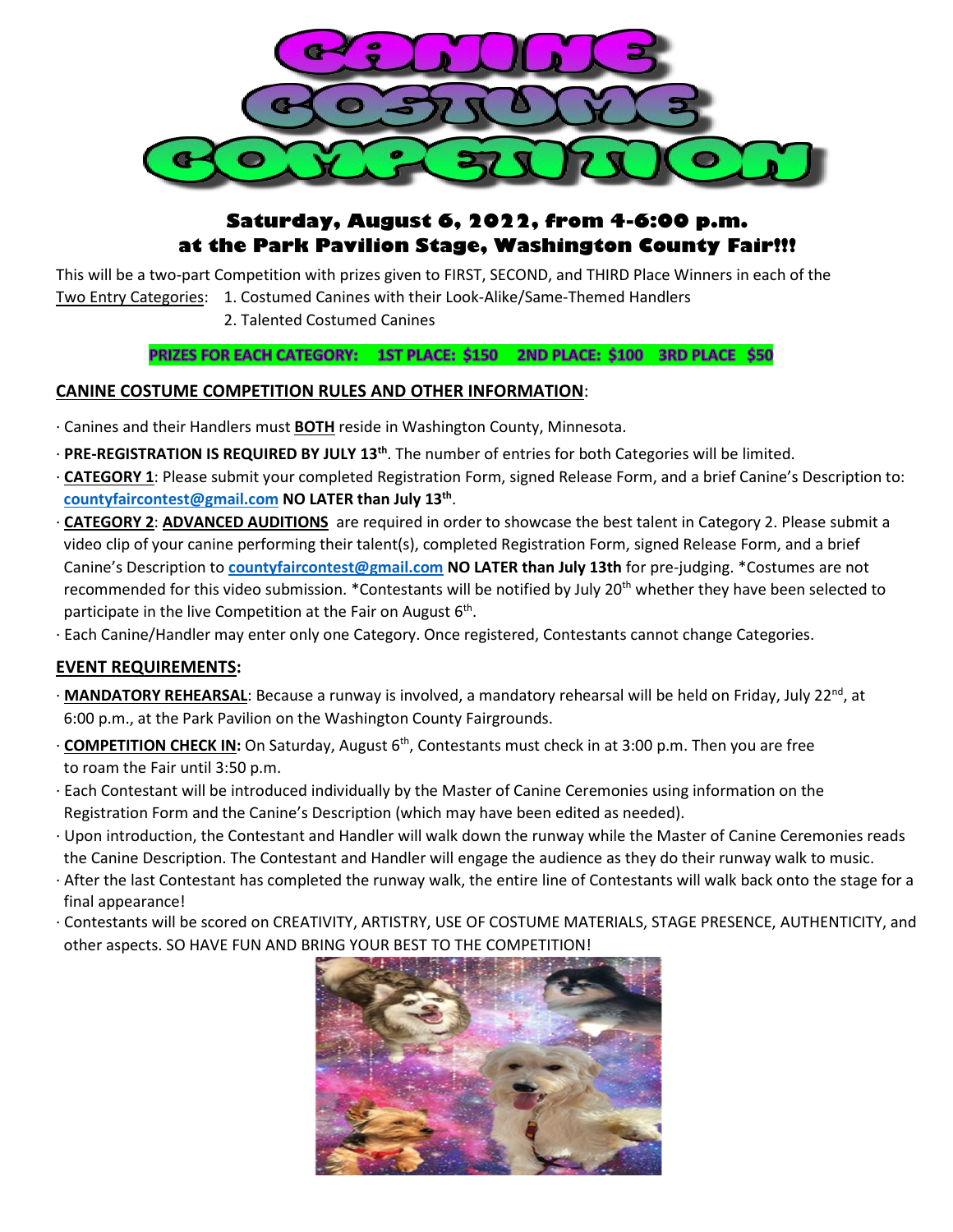

**REGISTRATION FORM**

CATEGORY: (SELECT ONE) CANINE/HANDLER IN LOOK-ALIKE/THEMED COSTUMES CALENTED COSTUMED CANINE

| * BOTH CANINE AND HANDLER MUST RESIDE IN WASHINGTON COUNTY, MINNESOTA.                                                                                                                  |  |  |
|-----------------------------------------------------------------------------------------------------------------------------------------------------------------------------------------|--|--|
|                                                                                                                                                                                         |  |  |
| CANINE'S DESCRIPTION: PLEASE PROVIDE A SHORT CANINE'S DESCRIPTION. INCLUDE NAME, BREED, AGE, DIET, PERSONALITY,                                                                         |  |  |
| HOBBIES OR SPECIAL POWERS, FAVORITE PASTIMES, TREATS, AND OTHER DEFINING CHARACTERISTICS. HAVE FUN WITH IT!                                                                             |  |  |
| DESCRIPTION WILL BE USED ON STAGE TO PRESENT YOUR CANINE TO THE JUDGES AND THE AUDIENCE WHILE YOU SHOWCASE YOUR                                                                         |  |  |
| CANINE AS YOU LEAD THEM DOWN THE RUNWAY TO MUSIC!                                                                                                                                       |  |  |
| ENTRIES MUST BE RECEIVED AT COUNTYFAIRCONTEST@GMAIL.COM BY: JULY 13th                                                                                                                   |  |  |
| CATEGORY 1: "CANINES/HANDLERS IN LOOK-ALIKE/THEMED COSTUMES" - PLEASE SUBMIT YOUR COMPLETED<br>REGISTRATION FORM, SIGNED COMPETITION RELEASE FORM, AND A BRIEF CANINE'S DESCRIPTION TO: |  |  |

**[COUNTYFAIRCONTEST@GMAIL.COM](mailto:COUNTYFAIRCONTEST@GMAIL.COM) NO LATER THAN JULY 13th**.

**CATEGORY 2: "TALENTED COSTUMED CANINES"** - CREATE A VIDEO OF YOUR CANINE PERFORMING THEIR SPECIAL TALENT AND SUBMIT IT ALONG WITH YOUR COMPLETED REGISTRATION FORM, COMPETITION RELEASE FORM, AND A BRIEF CANINE'S DESCRIPTION TO: **[COUNTYFAIRCONTEST@GMAIL.COM](mailto:COUNTYFAIRCONTEST@GMAIL.COM) NO LATER THAN JULY 13th**. \*COSTUMES ARE NOT RECOMMENDED FOR THE AUDITION VIDEOS\*

- CONTESTANTS WILL BE NOTIFIED BY JULY 20<sup>th</sup> WHETHER THEY HAVE BEEN SELECTED TO PARTICIPATE IN THE LIVE COMPETITION AT THE FAIR ON AUGUST 6<sup>th</sup>.
- **MANDATORY REHEARSAL**: BECAUSE A RUNWAY IS INVOLVED, A MANDATORY REHEARSAL WILL BE HELD ON FRIDAY, JULY 22<sup>nd</sup>, AT 6:00 P.M., AT THE PARK PAVILION ON THE WASHINGTON COUNTY FAIRGROUNDS.
- **COMPETITION CHECK-IN** IS REQUIRED ON AUG. 6th, AT 3:00 P.M., AT THE PARK PAVILION ON THE FAIRGROUNDS.